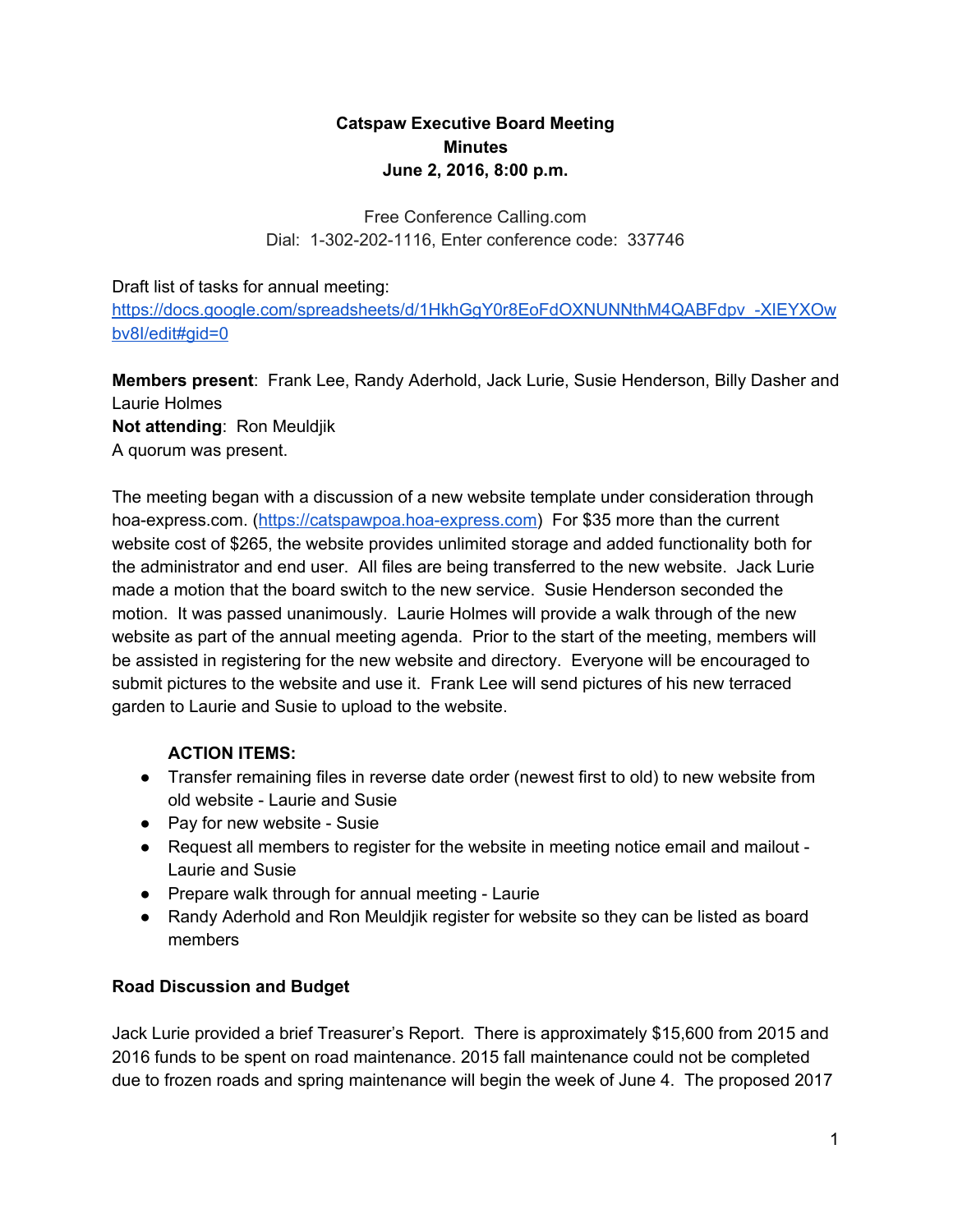budget has \$17,000 for road maintenance for next year which includes money for additional road signs.

Billy Dasher, road committee chairperson, reported that there was significant damage to the roads last fall due to rain. Three new culverts have been added - one each on Rusty Ridge, Chip's Lane and Buckhead. Not all the maintenance could be completed in the fall due to frozen roads. That maintenance will take place in the next two weeks of June. Greg Holland, road contractor, has done a great job at a fair cost. To keep track of costs, Greg is asked to submit daily costs incurred to Billy Dasher. Greg is suggesting that 3 additional culverts are needed. Significant damage occurred when water washed down from Rusty Ridge, across Chip's Lane and down the hillside to Buckhead which is now under control. No additional work needs to be done to Lot 5 owned by Shaun Smith. Walnut Gap has repaired Buckhead near the Henry home.

Bill Sullivan is now the Walnut Gap Road Chairperson. Concern was expressed by many regarding the condition of the road in front of and near the Sullivan home including the speed humps. It was decided to create a plan for Walnut Gap Road improvements and have a meeting with the officers of Walnut Gap to jointly discuss and improve communication for billing purposes.

Committee reports should be included in the upcoming email/mailout. Billy said that until the spring maintenance is completed, we will not have information to have a thorough report. Susie will prepare something brief to include from past information and general information about upcoming maintenance. Reports needed from other committees - Governance and Communications.

Randy Aderhold talking about a capital campaign to offer in the next few years. He will circulate a proposal for the next few years.

Frank Lee said that the Mahon sign is spelled incorrectly and should be fixed at no cost to them.

Susie mentioned that there was a need for additional signage. Jack said it would be appropriate to pay for road signs out of the road maintenance budget. Entrance sign still needs to be designed and priced out. Susie suggested that the members discuss or have an activity at the annual meeting to prioritize information to be included within the sign space.

The proposed budget sent out by Jack Lurie, Treasurer, was discussed. There was consensus that the budget and assessments were acceptable to be submitted to the members for discussion and voting.

#### **ACTION ITEMS:**

- Create Walnut Gap Road maintenance priorities Road Committee
- Discuss billing/shared costs with Walnut Gap officers Exec Board